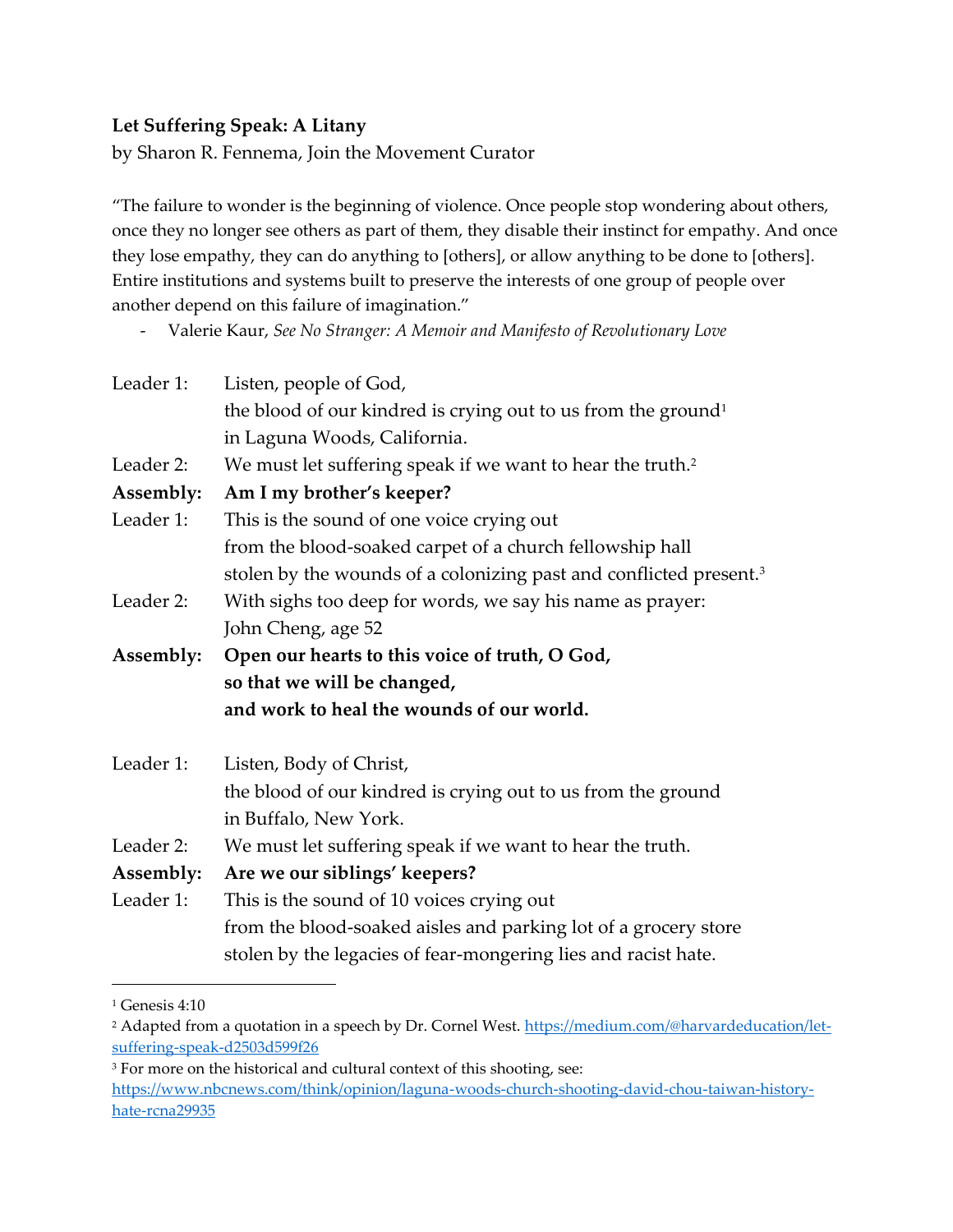Leader 2: With sighs too deep for words, we say their names as prayer: Roberta A. Drury, age 32 Margus D. Morrison, age 52 Andre Mackneil, age 53 Aaron Salter, age 55 Geraldine Talley, age 62 Celestine Chaney, age 65 Heyward Patterson, age 67 Katherine Massey, age 72 Pearl Young, age 77 Ruth Whitfield, age 86 **Assembly: Open our hearts to these voices of truth, O God, so that we will be changed, and work to counter the hate in our world.**  Leader 1: Listen, Beloved Community, the blood of our kindred is crying out to us from the ground in Uvalde, Texas. Leader 2: We must let suffering speak if we want to hear the truth. **Assembly: Are we our children's keepers?**  Leader 1: This is the sound of 21 voices crying out from the blood-soaked tiles of a classroom stolen by a troubled soul with access to the deadly force of a weaponized world. Leader 2: With sighs too deep for words, we say their names as prayer: Eva Mireles, age 44 Irma Garcia, age 46 Uziyah Garcia, age 8 Eliana "Ellie" Lugo-Garcia, age 9 Amerie Jo Garza, age 10 Makenna Lee Elrod, age 10 Xavier James Lopez, age 10 Jose Flores, age 10 Navaeh Bravo, age 10 Alithia Ramirez, age 10 Alexandria "Lexi" Rubio, age 10 Eliahana "Elijah" Cruz Torres, age 10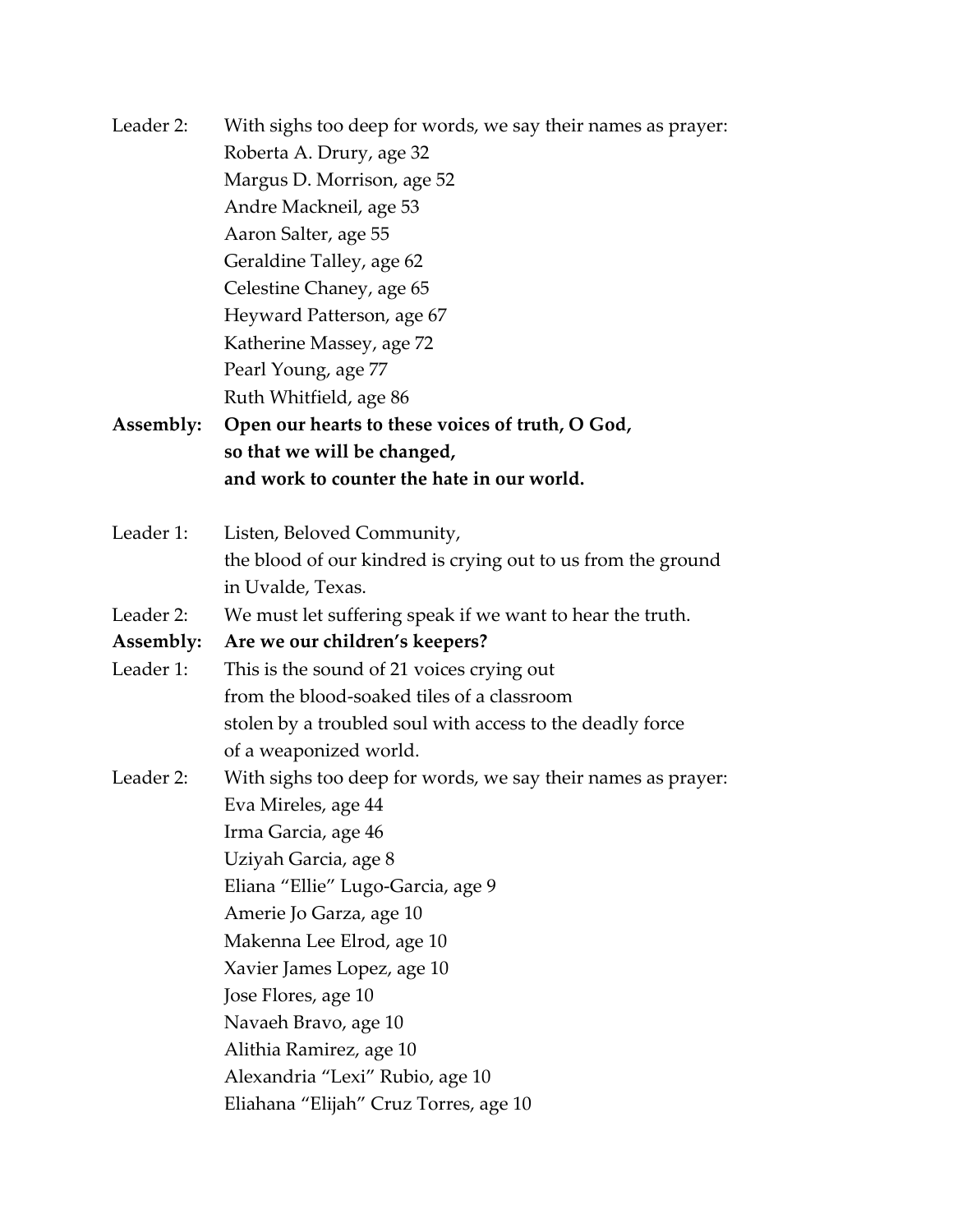|           | Tess Marie Mata, age 10                                       |
|-----------|---------------------------------------------------------------|
|           | Rogelio Torres, age 10                                        |
|           | Layla Salazar, age 10                                         |
|           | Maite Rodriguez, age 10                                       |
|           | Jailah Nicole Silguero, age 10                                |
|           | Jayce Carmelo Luevanos, age 10                                |
|           | Jackie Jaylen Cazares, age 10                                 |
|           | Annabelle Guadalupe Rodriguez, age 10                         |
|           | Miranda Mathis, age 11                                        |
| Assembly: | Open our hearts to these voices of truth, O God               |
|           | so that we will be changed,                                   |
|           | and work to transform the violence of our world.              |
| Leader 1: | Listen, followers of Jesus,                                   |
|           | the blood of our kindred is crying out to us from the ground. |
| Leader 2: | We must let suffering speak if we want to hear the truth.     |
| Assembly: | Will we be each other's keepers?                              |
| Leader 1: | What will be the sound of all of us crying out                |
|           | in solidarity, in action, in lament, in protest               |
|           | for our blood-soaked world?                                   |

- Leader 2: With sighs too deep for words we pray:
- Leader 1: Ever-Present God of the Forsaken, whose heart is always tuned to the cries of those who suffer, we lift to you our prayers of "why" and "how long." Surround the families, communities and cities indelibly marked by this violence with your love and care, as we surround them with our prayers and protests. Holy Comforter, send your healing Spirit to dwell with all those who rage and mourn these losses, and all the losses from gun violence, racism and colonization that they echo.
- Leader 2: Almighty God of the Prophetic, whose love is always calling us to action in solidarity, we lift to you our prayers of "never again" and "no more." Turn our aching and broken hearts into committed and courageous spirits, that we might become ones who speak justice on behalf of stolen voices.